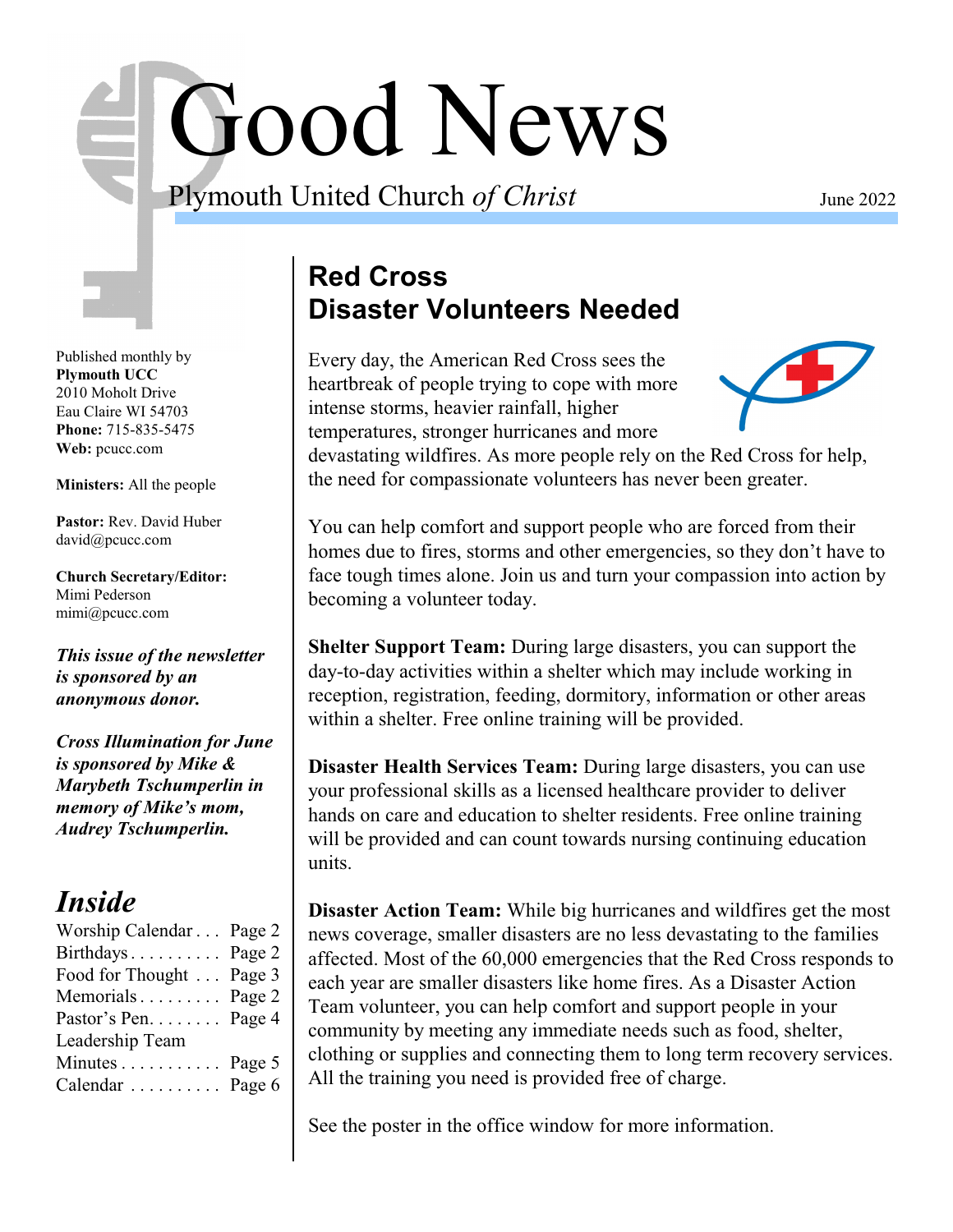# June Worship Calendar

#### **10:30 A.M. Worship** *Communion the first Sunday of the month*

#### **June 5**

## *Pentecost Sunday*

*Community Table offering* Acts 2:1–21 or Genesis 11:1–19; Psalm 104:24–24, 35b; Romans 8: 14–17 or Acts 2:1–21; John 14:8–17  $(25-27)$ 

#### **June 12**

#### *Trinity Sunday Prayers for the People*

Proverbs 8:1–4, 22–31; Psalm 8; Romans 5:1–5; John 16:12–15

#### **June 19**

*2 nd Sunday after Pentecost* 1 Kings 19:1–4, (5–7), 8–15a or Isaiah 65:1–9; Psalm 42 and 43 or Psalm 22:19–28; Galatians 3:23–39; Luke 8:26–39

#### **June 26**

*3 rd Sunday after Pentecost* 2 Kings 2:1–2, 6–14 or 1 Kings 19:15–16, 19–21; Psalm 77:1–2, 11–20 or Psalm 16; Galatians 5:1, 13–25; Luke 9:51–62

# **Prayer Ministry**

**In June, we are praying for these individuals/families:** Dorothy Kruschke, Arvilla Kruschke, Peggy Larson, Cathy Lawler, Cathy Lee, Ashley (Nick) Mayer

# **Memorials**

#### **Contingency Fund**

*Birthday Challenge:* Cathy Lawler

#### **Landscape Fund**

*"Flawn" and Stump removal:* Keith & Deb Zehms *Grant:* Eau Claire Garden Club

#### **Bequest**

Estate of Faye LaPean



- 4 Deb Zehms
- 8 Rob Jaenke
- 10 Carter Jaenke
- 13 Adam Wendt
- 15 Gordy Heimstead
- 19 Morgan Jaenke
- 20 Denny Shepler
- 22 Ben Bechle
- 27 Harlan Hartwich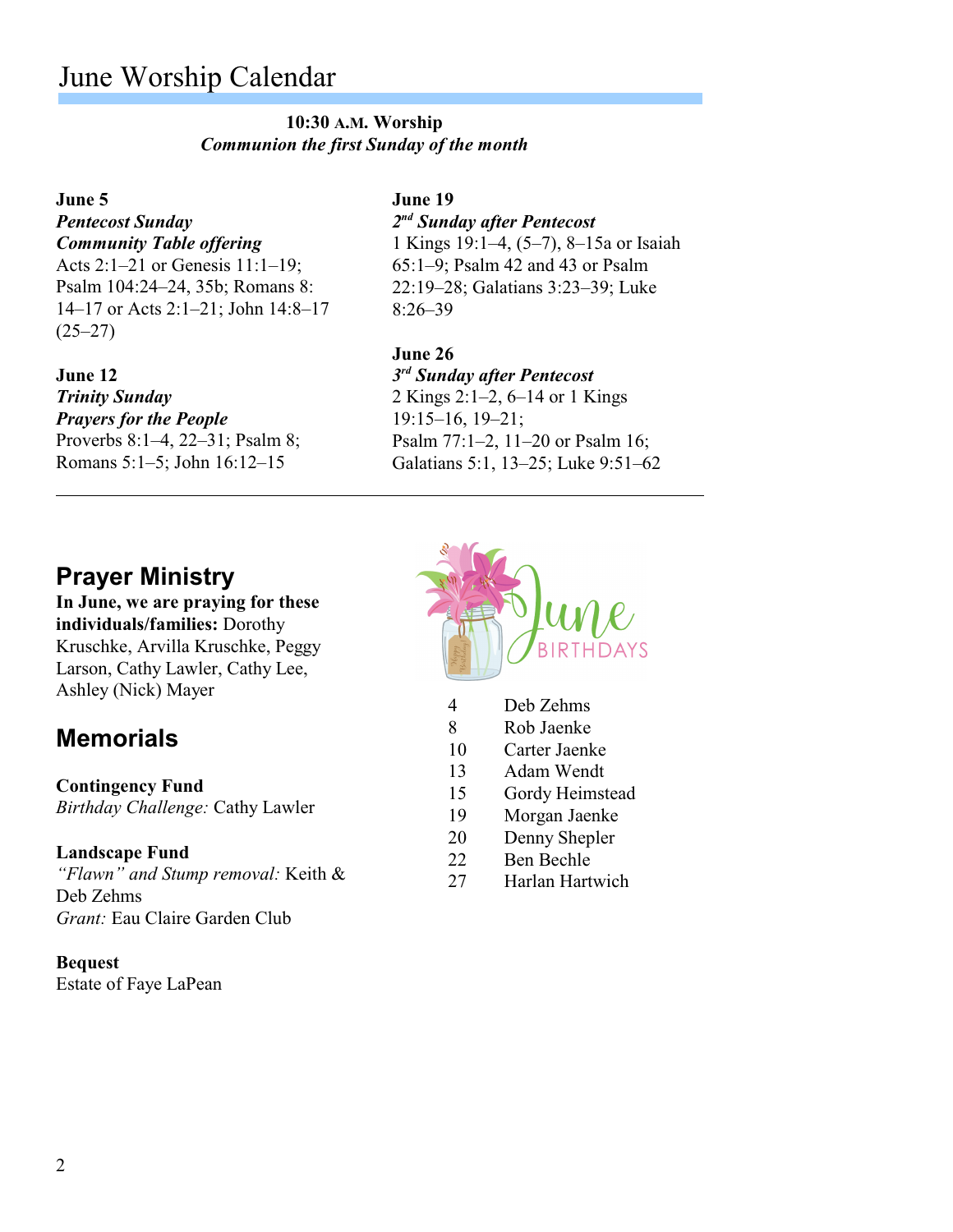# **Food for Thought**

Communion will be June 5. We will be serving communion or we will have the sealed cups for you. We will also take

> our offering for the Community Table. It is also Pentecost, so wear your red! Following worship we will have a pot luck! Bring your favorite dish to share!

We are still recording our worship service to view on Facebook, for those who feel safer at home or can't make it to worship. Please make sure you are vaccinated and boosted. This makes everyone feel safer and maybe we can get rid of COVID sooner. Even after you receive it, make sure you stay safe. Masks are available at church, for those who would still like to wear one.

Please don't forget our homeless friends. Mike and his crew are out checking on the homeless to make sure they are okay. Please keep them in your prayers. They especially need donations of money, and summertime clothes, along with socks, light weight jackets. We have a drop off box at church and whatever is donated will be taken to Good Shepherd weekly. The mailing address for monetary donations is: Chippewa Valley Street Ministry, PO Box 51, Eau Claire, WI. If you prefer, you can go to the website, chippewavalleystreetministry.org, and donate through PayPal.

June birthdays, it's your turn to think about making a donation to our Birthday Challenge. We are challenging you to make a donation in your birthday month corresponding to your age or whatever amount you are comfortable with. The money will be put toward future capital improvements, such as parking lot resurfacing.

Now that we have changed our garbage carrier to Earthbound Environmental Services, we have three types of trash cans. There's a regular trash can, a recycling trash can and a compost trash can. Each is clearly marked with what can go in them. If you have questions, check the refrigerator. We have complete listings on the door.

## **Thrift & Bake Sale Results**

We had a successful day on Saturday, May 21. We made about \$1700 on our sale. Thanks to everyone who donated goods, baked goodies, helped during the sale, and bought things.

A special thanks to: Deb & Keith Zehms, Linda Jaenke, Joanne Miller, Mary Stygar, Cindy Halfen and Larry Kleist for all the extra hours they spent on setting up this sale. Without the many hours they spent at church, the sale never would have happened.

We have concrete lawn ornaments left. They were originally given to us by the Eau Claire Garden Club. They are free, so please help yourself to decorate your yards.

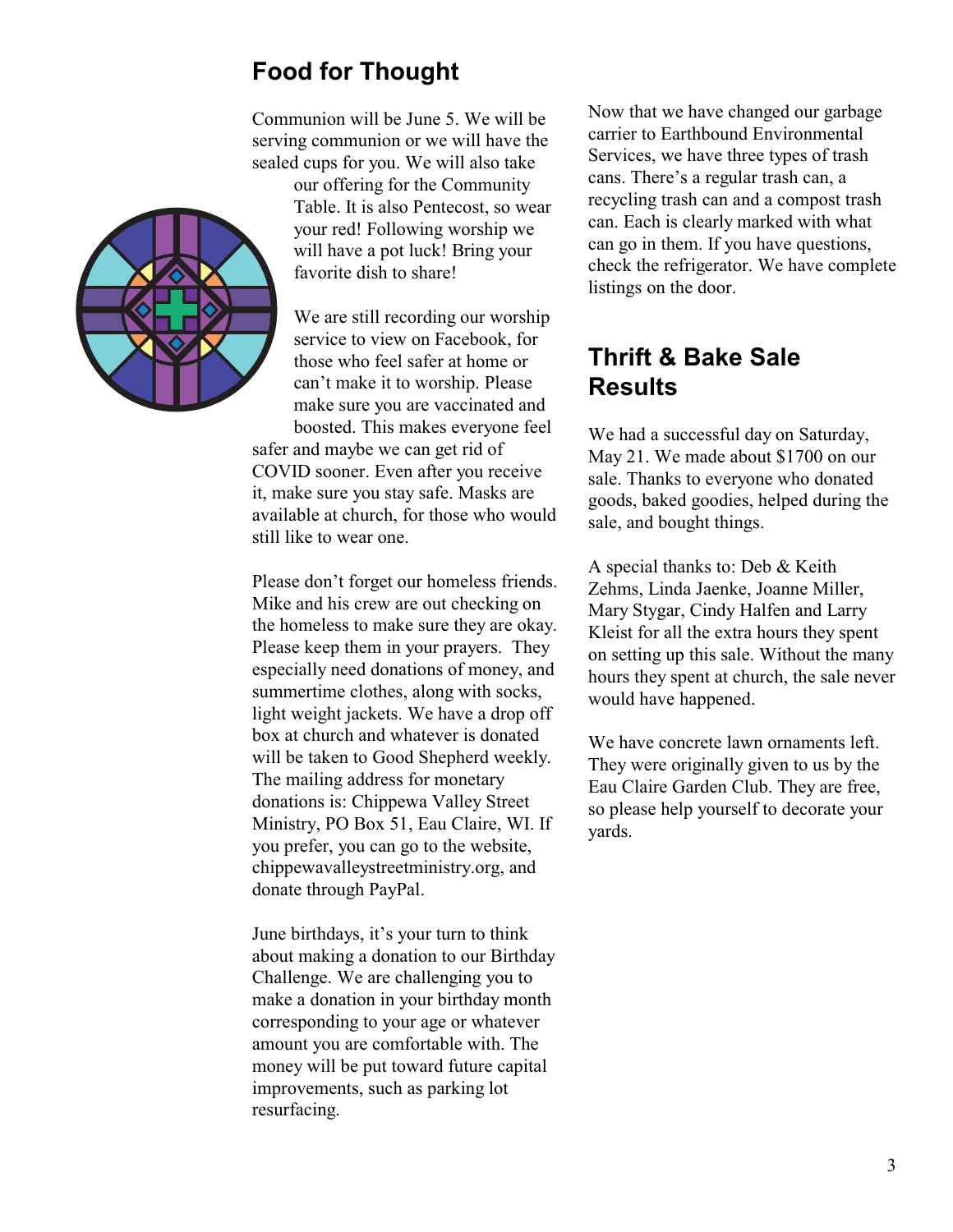#### Dear friends and family of Plymouth,

The Wisconsin Conference annual meeting is being held in person again this year the weekend of June 9–12. I will be at the meeting because it's important for the clergy of the Conference to be present at such meetings to know what's happening in the Conference and as part of our covenant with the other congregations of the Conference. I also have a required boundary training session to attend the day before the Annual Meeting begins. Boundary Training is something that all clergy of the Wisconsin Conference must take every four years to maintain our standing. Boundary Training is about maintaining healthy boundaries between clergy and congregation, covering areas such as finances, social media, retirement, moving to another congregation, personal relationships with parishioners, our roles in the community, and more. Quite honestly it can be a bit tedious, but it is also important—we have a long history of teaching our clergy about maintaining healthy boundaries, and because of it, we have seen far fewer cases of sexual abuse/impropriety, embezzlement, and other scandals that have troubled other churches that don't educate their clergy on such matters, and which don't have the oversight that the United Church of Christ maintains. I am thankful that in the UCC we take seriously accountability and oversight of our congregations and our clergy. It is another way of making sure we are living out Jesus' command to love one another.

The theme of this year's Annual Meeting is "Building up the Beloved Community." It will "recognize the toll that the pandemic has taken on congregations, pastors, and lay leaders. We will focus on tending to both

individual and congregational wellness, lift up best practices and good strategies for fostering healthy church dynamics and challenge ourselves to think in fresh ways about the Church."

As dry as that might all sound, the annual meetings of our conference are also great fun: they are very much like a family reunion. Many workshops are available for learning and fun, there is time for hiking in the woods or taking a boat out on the lake, and an exhibition hall with much information from many areas in the UCC and elsewhere. We will be featured in one of those exhibits, too, for all the land reclamation work we are doing! Cindy is preparing a version of the materials she had out when the Northwest Association met in our building in April. Thank you, Cindy!

And speaking of environmental issues, we have received another shipment of LED lightbulbs that we are giving away. Please come to the office or get some on Sunday—take as many as you would like. Please also let your friends and family know that we have them, and have them come get some or you take lightbulbs to them.

With summer starting, and probably much more travel for many of you than you've done the last couple years, please be sure to stay safe! If you do travel and worship at another church, please bring back a bulletin or other materials they have. I appreciate seeing what other congregations are doing and how they're worshiping.

Blessings for a wonderful summer!

BILID

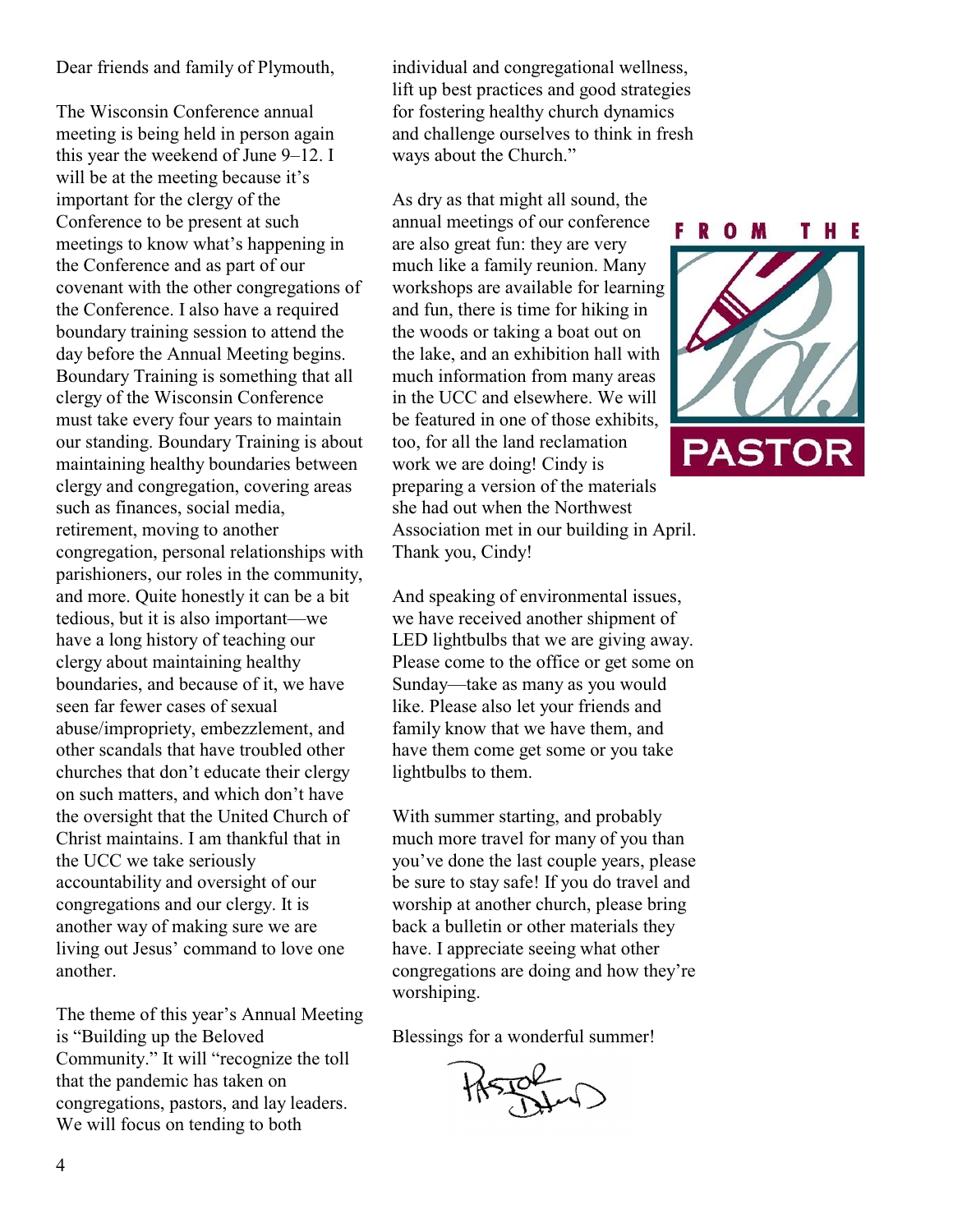# Leadership Team Minutes May 17, 2022

Members present: Larry Kleist, Barb Kleist, Rob Jaenke, Cindy Halfen, Ben Bechle, Deb Zehms, and Mimi Pederson

Our Moderator, Barb Kleist, called the meeting to order at 7:00 P.M. Minutes of the April meeting were reviewed and approved.

#### **Financial Reports:**

| As of April 30, 2022         |             |
|------------------------------|-------------|
| Year to Date Income          | \$55,959.79 |
| <b>Year to Date Expenses</b> | \$47,276.77 |
| Ahead (Behind)               | \$8,683.02  |

#### **Treasurer's Report:**

Year to Date envelope income of \$49,290 is \$31,000 more than last year at this time and \$27,000 over the 5-year average.

| <b>Memorial Fund Balance:</b> | \$33,913.27 |
|-------------------------------|-------------|
|                               |             |

**Reserve Fund Balance:** \$5,446.06

The financial reports were reviewed and accepted.

## **Building and Grounds:**

- University students helping with yard clean-up will probably not be possible for now.
- The lawn needs mowing and no one is available to do it right now, so it was decided that we will have Bluecoat (they do our snow plowing) come and do it this one time.
- The toilet in the family bathroom makes an odd noise when flushed. Larry will look into what's going on with that.

• We received a landscape update from Cindy. Right now they are doing site prep in the cleared area.

#### **Pastor's Report:**

Pastor David is on vacation/study leave—no report from him.

#### **Old Business:**

• NW Association Annual Meeting was here April 23. Ben attended and gave us a rundown of how it went. There were around 65 attendees who were impressed with our building and hospitality. There is a new program beginning with a focus on mental health. Ben will gather details and report back to the Team.

#### **New Business:**

- Dates to serve at the Community Table will be discussed at a later date.
- Plymouth received a bequest from the estate of Faye LaPean. The bulk of the bequest will be put into PIP as per PIP guidelines. The guidelines also designate a percentage for Mission and General Fund. \$1500 will go to General Fund and \$1000 will go to the WI Conference for their effort to provide food for the people of Ukraine.
- There is a new effort to have churches provide backpacks and then ask businesses to provide money/supplies to fill them. Watch for details in the future.

Meeting adjourned at 7:50 P.M. Our next meeting will be June 14, 2022 at 7:00 P.M.

Respectfully submitted, Mimi Pederson